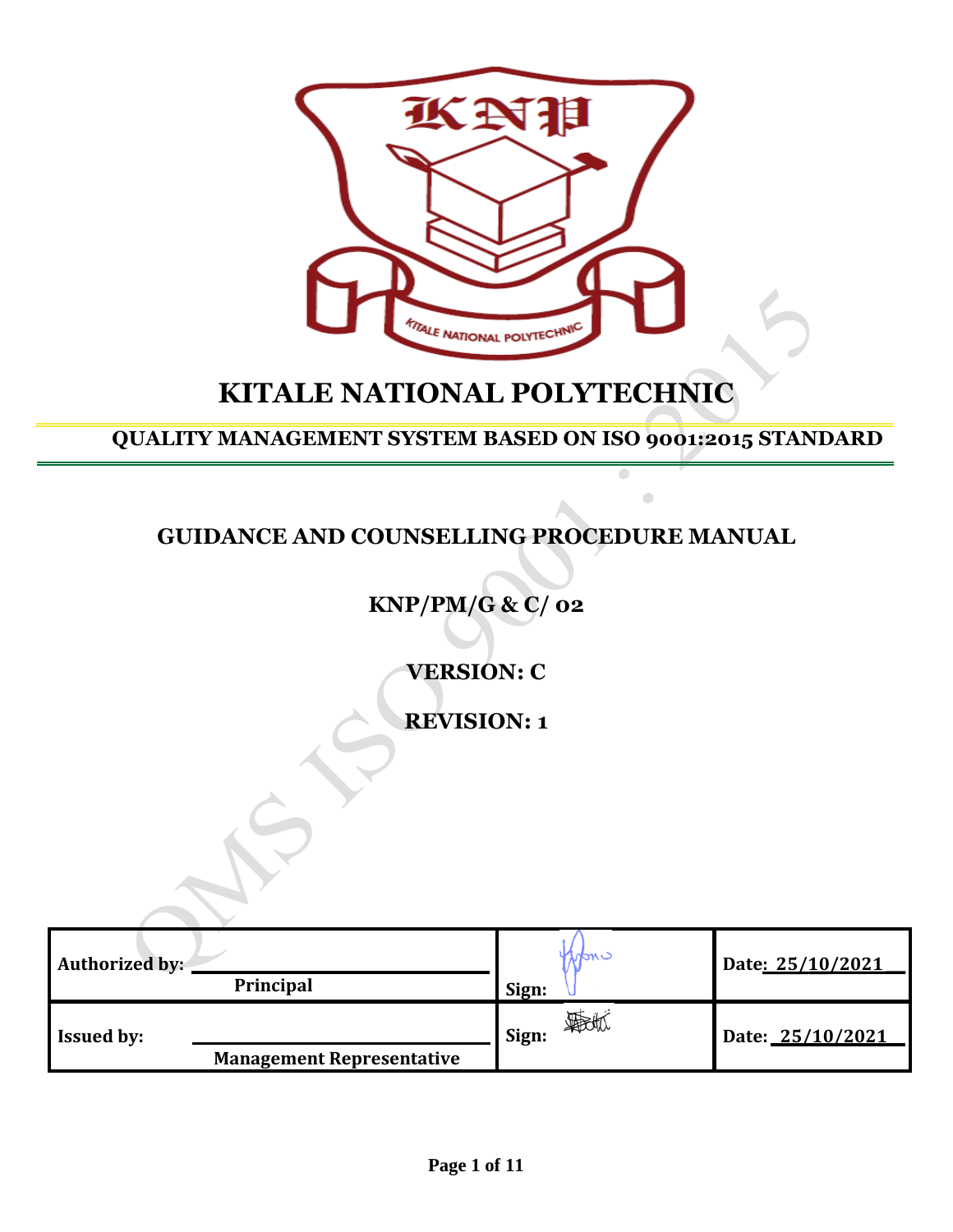

|                                    | Ref: KNP/PM/G $\&math> C/ 02$ |                                 |
|------------------------------------|-------------------------------|---------------------------------|
| <b>KITALE NATIONAL POLYTECHNIC</b> | Dept                          | G & C                           |
| ISO 9001:2015                      | <b>Issue date</b>             | $+25^{\text{th}}$ October, 2021 |
| Title:                             | <b>Version</b>                |                                 |
| <b>G &amp; C PROCEDURE MANUAL</b>  | <b>Revision</b>               |                                 |

### <span id="page-1-0"></span>**RECORDS OF CHANGE**

| No. | <b>DETAILS OF CHANGE</b> | <b>DATE</b>                                       |
|-----|--------------------------|---------------------------------------------------|
|     |                          |                                                   |
|     |                          |                                                   |
|     |                          |                                                   |
|     |                          |                                                   |
|     |                          |                                                   |
|     |                          |                                                   |
|     |                          |                                                   |
|     |                          | $\begin{array}{c} \bullet \\ \bullet \end{array}$ |
|     |                          | $\bullet$                                         |
|     |                          |                                                   |
|     |                          |                                                   |
|     |                          |                                                   |
|     |                          |                                                   |
|     |                          |                                                   |
|     |                          |                                                   |
|     |                          |                                                   |
|     |                          |                                                   |
|     |                          |                                                   |
|     |                          |                                                   |
|     |                          |                                                   |
|     |                          |                                                   |
|     |                          |                                                   |
|     |                          |                                                   |
|     |                          |                                                   |
|     |                          |                                                   |
|     |                          |                                                   |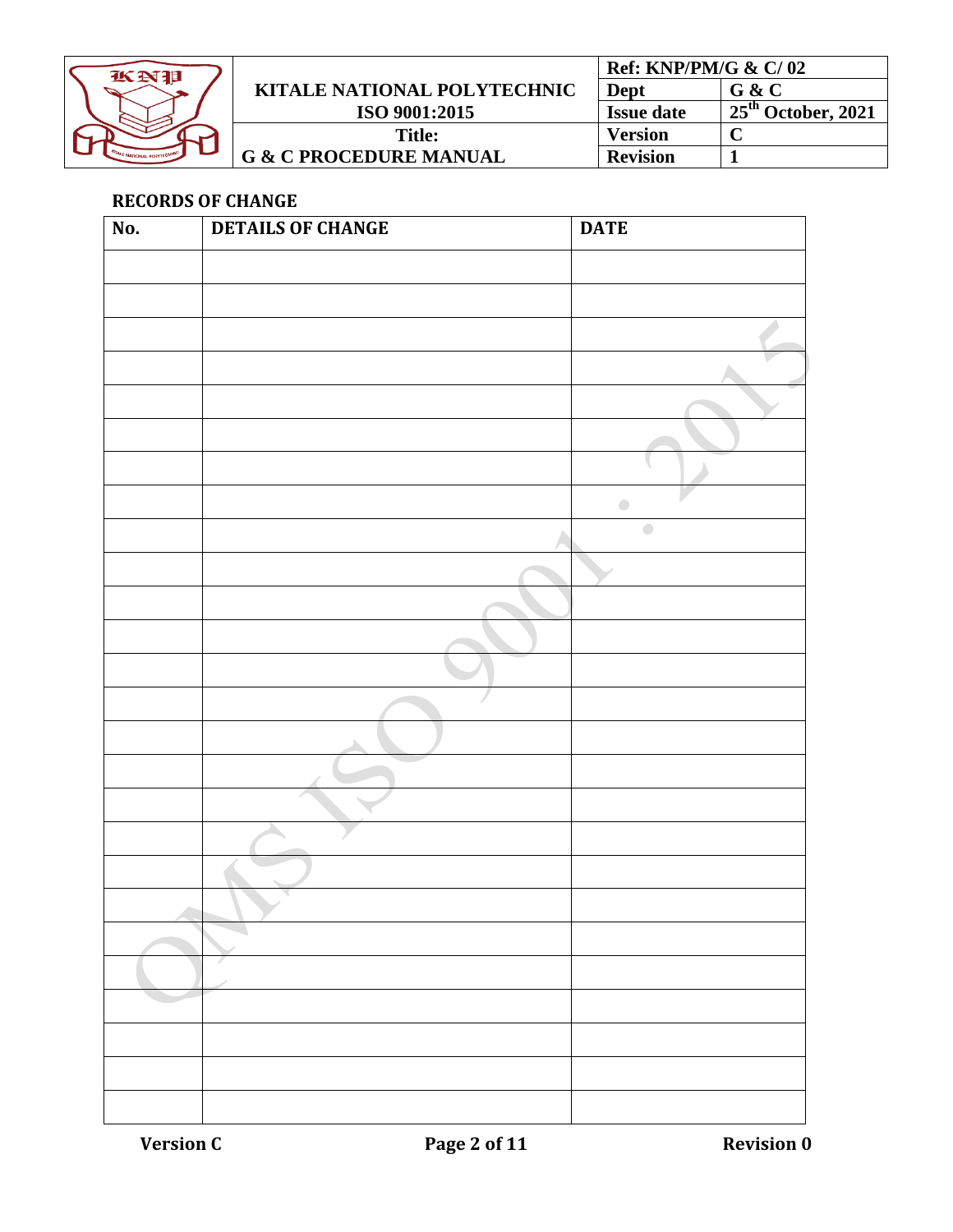### **TABLE OF CONTENTS**

| PEER EDUCATORS CAPACITY BUILDING OF THE DEPARTMENT MEMBERS  8 |  |
|---------------------------------------------------------------|--|

 $\begin{array}{c} \bullet \\ \bullet \end{array}$ 

 $\begin{array}{c} \bullet \\ \bullet \end{array}$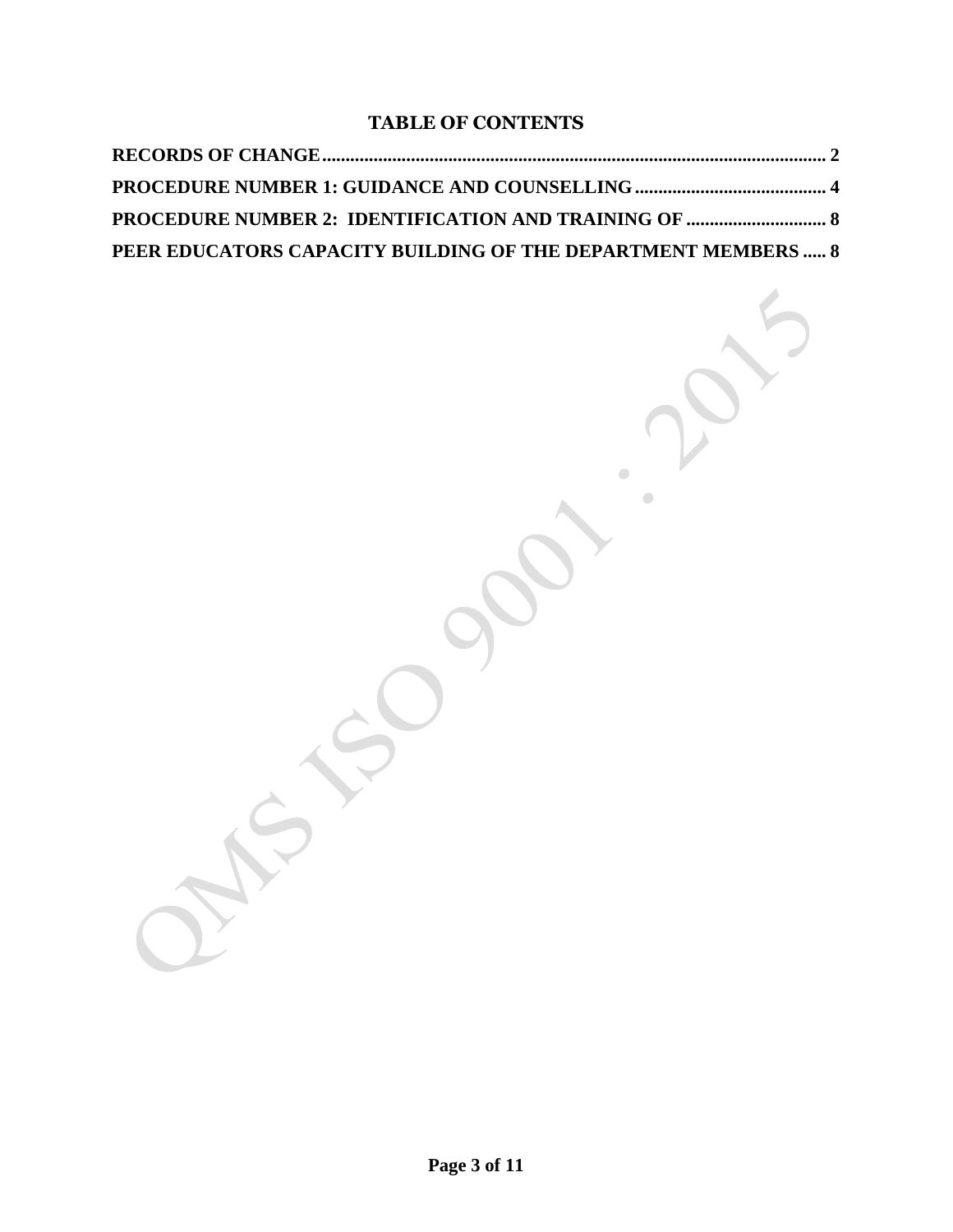

### <span id="page-3-0"></span>**PROCEDURE NUMBER 1: GUIDANCE AND COUNSELLING**

### **1.0 GENERAL**

### **1.1 PURPOSE**

The purpose of this procedure is to ensure effectiveness and efficiency in the guidance and counseling process at KNP.

### **1.2 SCOPE**

This procedure applies to all guidance and counseling activities at the Polytechnic

### **1.3 REFERENCES**

a) MOE guidance and counseling guidelines

### **1.4 TERMS AND DEFINITIONS**

a) G/C- Guidance and Counseling

### **1.5 PRINCIPAL RESPONSIBILITY**

The HOD Guidance and Counseling shall ensure that this procedure is implemented and maintained.

### **1.6 INTERFACES/INTERACTIONS**

- a) Dean's office for managing the calendar of events to avoid collusions and duplication of events
- b) HODS-to sensitize their students on the importance of counseling and referral
- c) And to Finance Office- disbursement of approved finances
- d) Procurement-requisition of required items for the departments' activities
- e) Students Senate-to sensitize students and referral of students
- f) Principal Office- approval of department's activities and requisitions

### **1.7 PERFORMANCE TARGET**

The performance shall be measured through the overall performance of the Department basing on;

| PERFORMANCE TARGET   | <b>MONITORING AND MEASUREMENT</b> |                   |
|----------------------|-----------------------------------|-------------------|
| 100% Confidentiality | Clients' feedback tool analysis   |                   |
| <b>Version C</b>     | Page 4 of 11                      | <b>Revision 0</b> |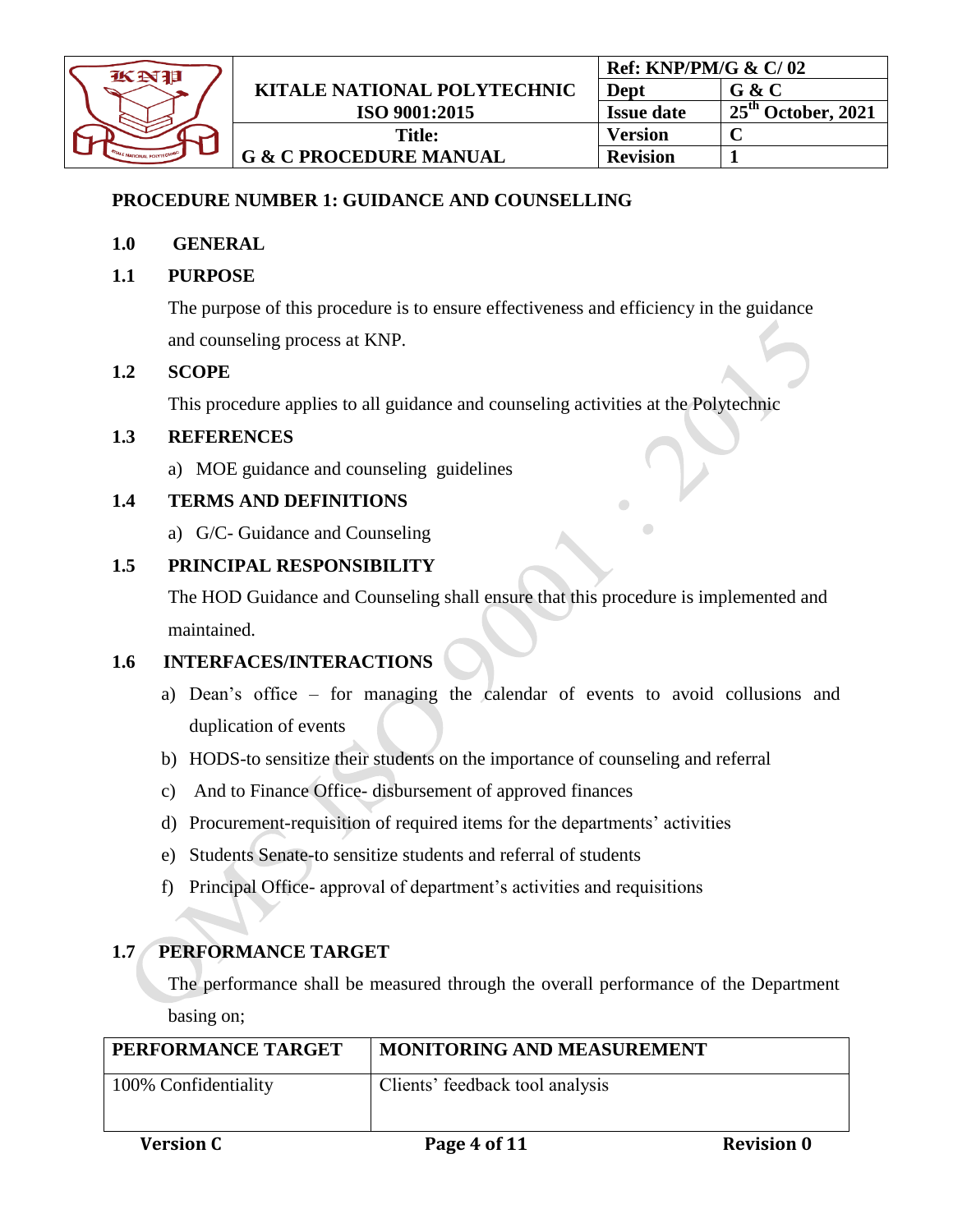| Effective counseling |               | Monitored change in client's behavior and review | ОŤ |
|----------------------|---------------|--------------------------------------------------|----|
|                      | feedback tool |                                                  |    |

#### **1.8 RESOURCES**

The resources to be used in the process are listed below:-

- a) counseling room-to carry out the counseling process
- b) counselor- to carry out the counseling process
- c) furniture- to facilitate the counseling process

#### **1.8 INPUTS AND OUTPUTS**

| <b>INPUTS</b>        | <b>OUTPUTS</b>                      |
|----------------------|-------------------------------------|
| Couselling schedule  | Counseled client change of behavior |
| Counselling notice   | Filled referral form                |
| Counsellor           | Updated counseling register         |
| Furniture            | <b>Minutes</b>                      |
| Referal form         | Schedule of termly activities       |
| Counselling register |                                     |
| <b>Clients</b>       |                                     |

### **2.0 METHOD**

### **2.1 PLANNING FOR THE GUIDANCE AND COUNSELING ACTIVITIES**

- 2.1.1 This procedure shall start by the HOD Guidance and Counseling convening a meeting of members of the guidance and counseling committee as per the procedure on meetings number 4 in the general operations procedures manual in the last week of any academic term in the guidance and counseling office.
- 2.1.2 The purpose of the meeting shall be to plan for the terms activities which include:
	- a) Talks
	- b) Workshops (where applicable)
	- c) Educational and awareness trips (where applicable)
	- d) Peer groups trainings (where applicable)
	- e) Exchange programs for peer counselors (where applicable)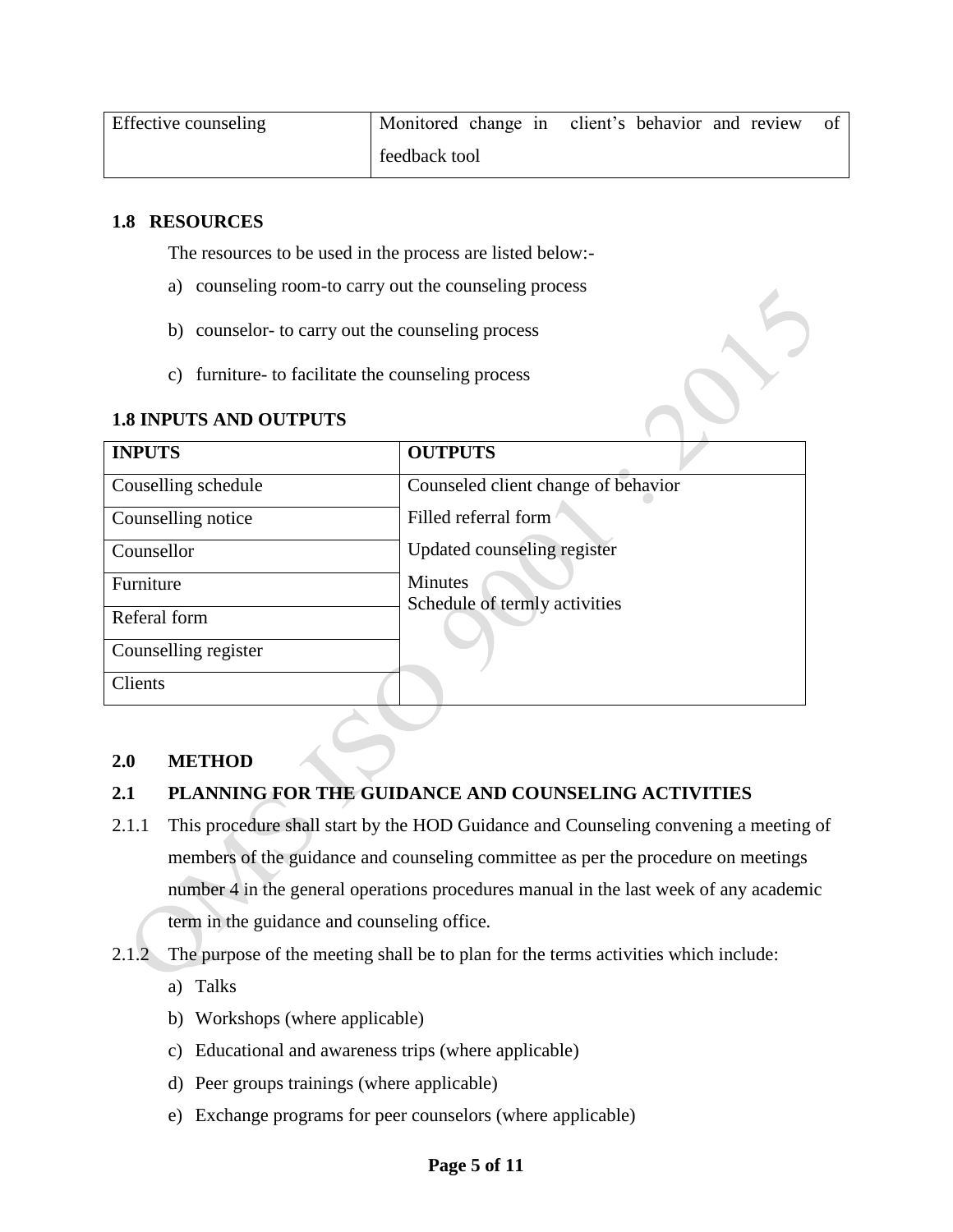| KNP                                       |  |
|-------------------------------------------|--|
|                                           |  |
| <b><i>TITALE NATIONAL POLYTECHNIC</i></b> |  |

- f) Sensitization on identified matters and PC requirements
- g) Orientations
- h) Department members continuous training
- 2.1.3 The procedure shall be deemed complete when a schedule of activities is developed and approved.

### **2.2 GUIDANCE AND COUNSELLING**

- 2.2.1 This Procedure shall start with the HOD posting a copy of the counseling schedule on the staff notice boards and issuing other copies to the peer counselor coordinator to post on the student notice boards.
- 2.2.2 This schedule shall detail the teacher counselors on duty for every week of the term.
- 2.2.3 Upon a counselee walking into the counseling room the counselor shall receive the client according to the professional counseling skills.
- 2.2.4 A notice to the effect that counseling is in progress shall be put on the door of the counseling room by the counselor to avoid any disturbances.
- 2.2.5 The counselor and counselee shall then sit on similar chairs without a table between to de-emphasize authority.
- 2.2.6 Guidance and counseling shall be done in the counseling office/room or any other convenient place so that the counselor and counselee can talk in confidence.
- 2.2.7 The counselor shall ensure that each counseling session shall not take more than one hour. The counseling shall then proceed as per the counseling skills and the need of the counselee. In the event that session is not over in an hour the counselor shall book another appointment for the counselee.
- 2.2.8 In the event that the counselor cannot handle the case, he/she shall refer the case to another counselor as per the procedure on making referrals and fill in the referral form.
- 2.2.9 After the counseling session, the counselor shall make notes of the session and record the case in counseling register. The case details shall consist of:
	- a). Date
	- b). Name of counselor
	- c). Types / category of the case
	-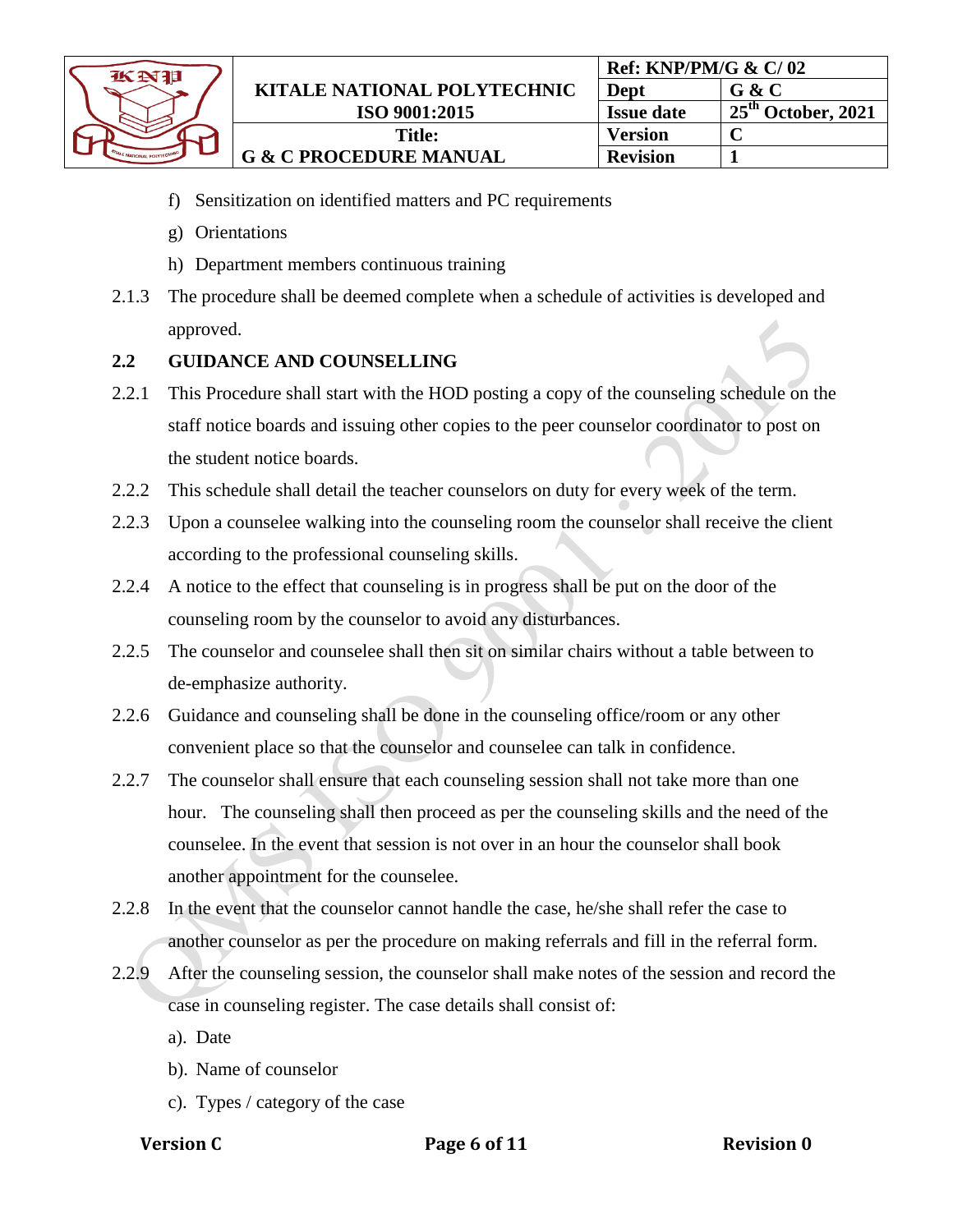d). Options

2.2.10 The procedure shall end with the HOD G & C compiling the counseling register forms details into a counseling register on termly basis.

### **3.0 LIST OF APPLICABLE RECORDS**

- a) Minutes
- b) Attendance forms
- c) Counseling schedule
- a. Filled Counselor on duty register
- b. Filled Referral forms
- c. Filled Counseling register
- d. Termly analyzed data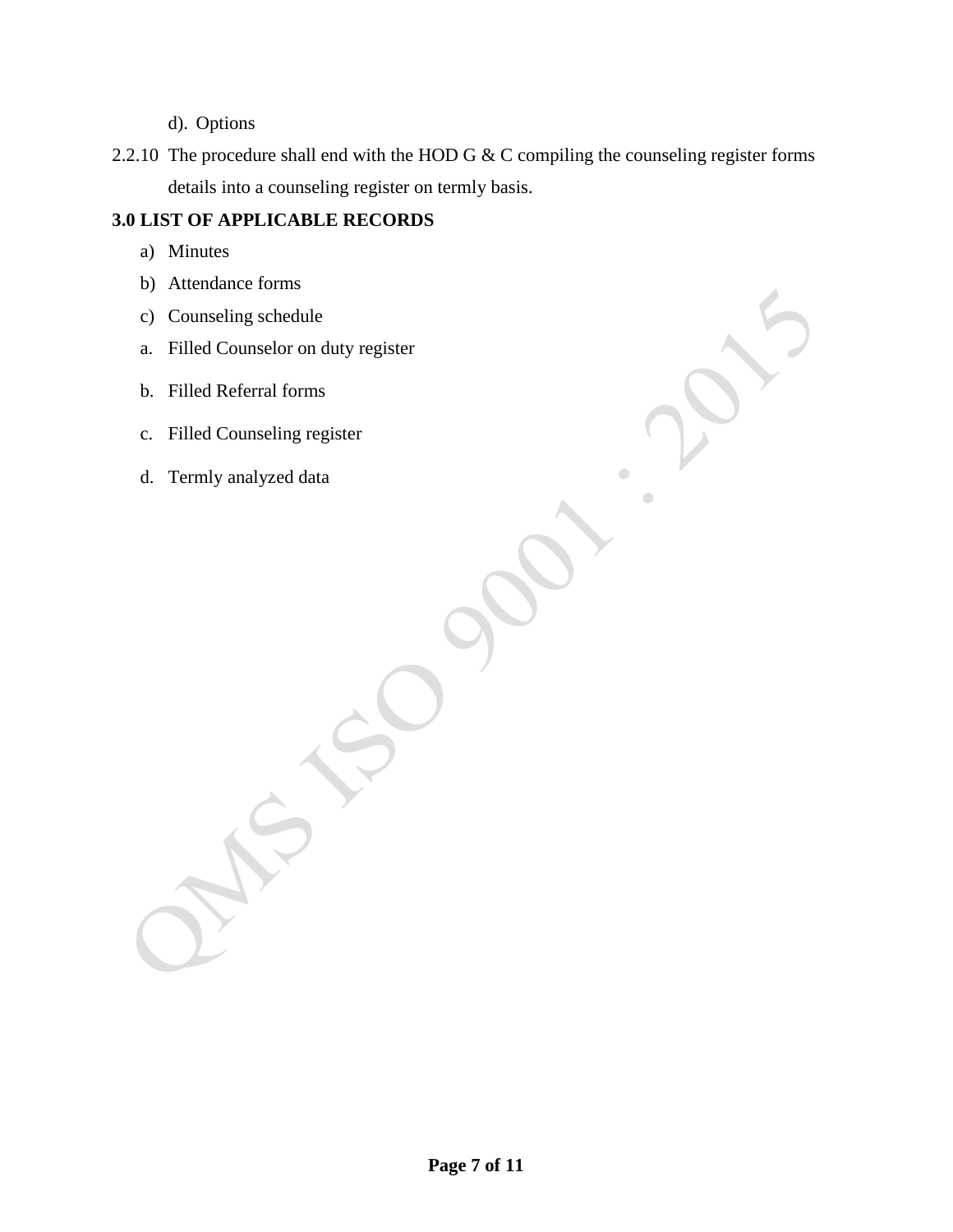

### <span id="page-7-1"></span><span id="page-7-0"></span>**PROCEDURE NUMBER 2: IDENTIFICATION AND TRAINING OF PEER EDUCATORS**

### **1.0 GENERAL**

### **1.1 PURPOSE**

The purpose of this procedure is to effectively and efficiently identify peer counselors at the Polytechnic.

### **1.2 SCOPE**

This procedure applies to the identification of peer counselors at the Polytechnic.

### **1.3 REFERENCES**

- a) MOE guidance and counseling guidelines
- b) PSC guidance and counseling guidelines

### **1.4 TERMS AND DEFINITIONS**

G & C - Guidance and counseling

### **1.5 PRINCIPAL RESPONSIBILITY**

The HOD guidance and counseling shall ensure that this procedure is implemented and maintained.

### **1.6 INTERFACES/INTERACTIONS**

- a) Dean's office for recommendation of trainings to the student body
- b) HODS for recommending suitable applicants to be trained
- c) Finance Office for facilitation of trainings
- d) Procurement for provision of items necessary for the training
- e) Principal Office for authorization to conduct the training

### **1.7 PERFORMANCE TARGET**

The performance shall be measured through the overall performance of the Department

basing on;

| PERFORMANCE TARGET                                           | MONITORING AND MEASUREMENT                                           |
|--------------------------------------------------------------|----------------------------------------------------------------------|
| Undertake at least one annual training of<br>peer counselors | <b>Annual Training report</b><br>Record of graduated peer counselors |
| Undertake at least one continuous training                   | Training report for each training                                    |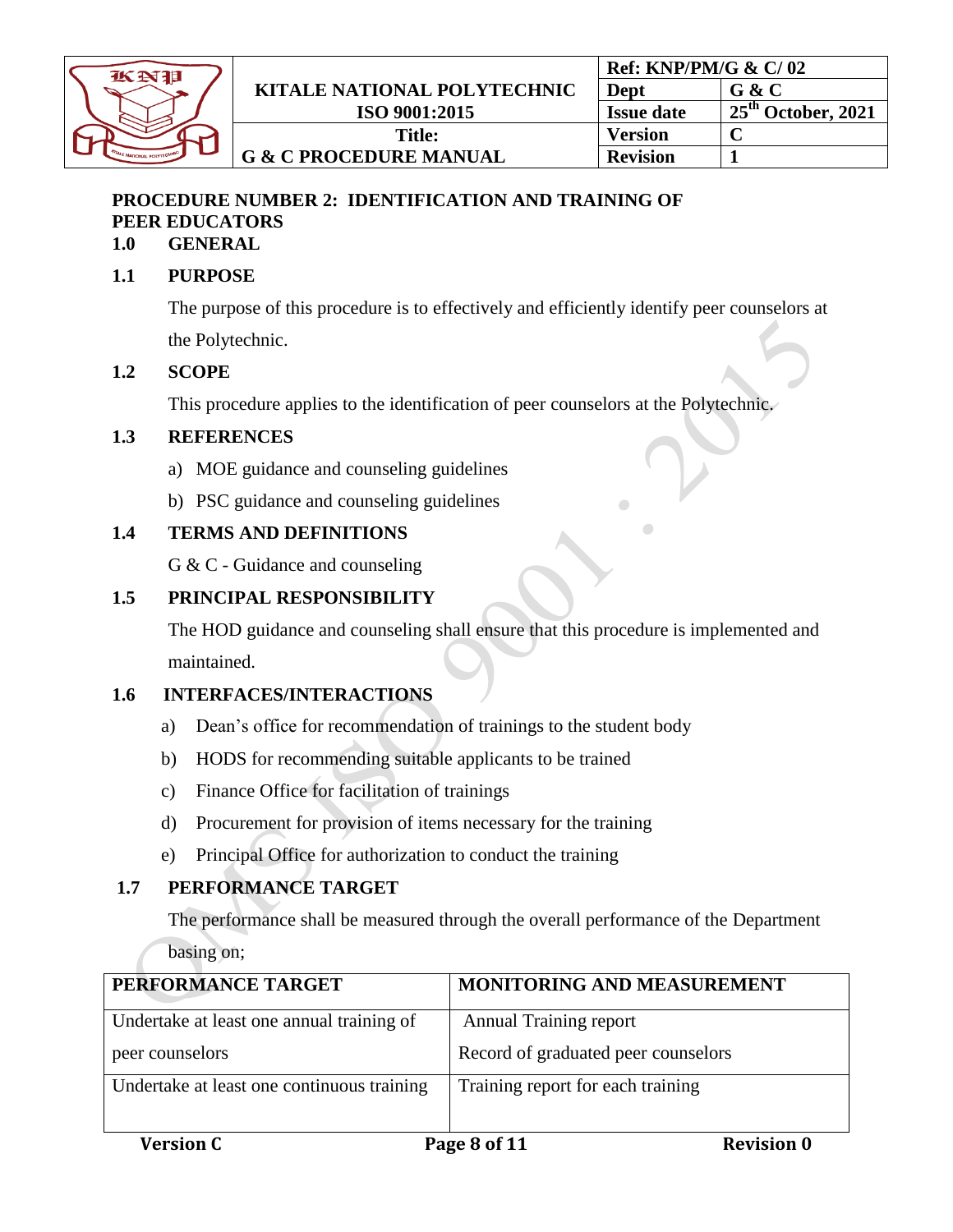| of peer counselors per term              |                                          |
|------------------------------------------|------------------------------------------|
| Undertake an exchange programme at least | Review the number of exchange programmes |
| once a year                              | undertaken                               |

### **1.8 RESOURCES**

The resources to be used in the process are listed below:-

- a) Training room- to facilitate training
- b) Finances- to facilitate training
- c) Furniture-to facilitate training

### **1.9 INPUTS AND OUTPUTS**

| <b>INPUTS</b>               | <b>OUTPUTS</b>                        |
|-----------------------------|---------------------------------------|
| notice for peer training    | Applications                          |
| training schedule           | Graduated peer counselors             |
| short listed peer educators | Trained peer educators                |
| <b>Trainers</b>             | List of trained peer counselors       |
| Finances                    | Short listed trainee peer counselors  |
| Stationery                  | List of the graduated peer counselors |

### **2.0 METHOD**

### **2.1. TRAINING OF PEER COUNSELLORS**

This procedure shall start by HOD Guidance and Counseling identifying the need for peer counselors. In identifying the need HOD G&C shall consider the following.

- a) Number of peer counselors who have cleared their courses
- b) Increased enrollment of students
- c) Gender parity
- 2.1.2 Upon the HOD G&C identifying the need for peer counselors, he/she shall communicate to the students about the need for recruitment of peer counselors as per the internal communication procedure in the operations procedure manual and invite them to submit their applications. The notice shall detail the following;

### **Page 9 of 11**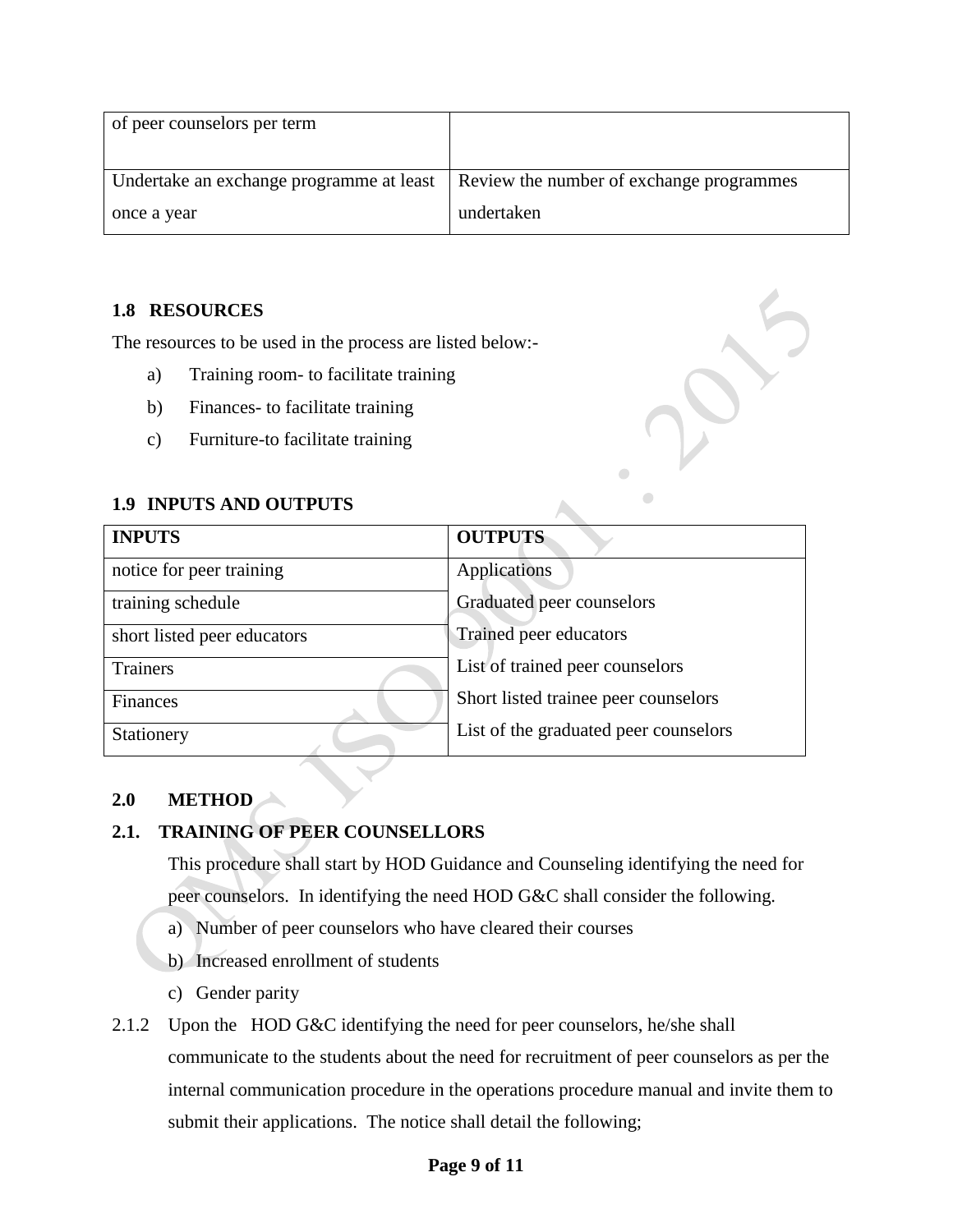| 衣女指                                       |  |
|-------------------------------------------|--|
|                                           |  |
| <b><i>TITALE NATIONAL POLYTECHNIC</i></b> |  |

- a) Requirements for applications
- b) Submission deadline
- c) Submission point
- 2.3 The HOD G&C shall receive, short list and put the list of successful applicants on the notice board inviting them for training within a week.
- 2.4 The HOD G&C shall then convene a G & C committee meeting as per the procedure on meeting to shortlist and select the peer counselors. The procedure shall be deemed complete upon the graduation of peer counselors
- 2.5 In selecting the peer counselors the committee shall consider the requirements for the applications as per 2.2.above
- 2.6 In the event that the applications do not meet the requirements, the procedure shall begin per step 2.2 (above)
- 2.7 If the applications meet requirements the HOD G&C shall communicate to the successful applicants as per the internal communications procedure.
- 2.8 The HOD G&C shall then compile a list of peer counselors (both old and new) and forward to the dean of student as per the internal communications procedure number 1 in the general operations Procedure manual
- 2.9 This procedure shall be deemed complete upon the HOD G& C ensuring that all students and staff are communicated to about the new peer counselors.

### **2.2 TRAINING OF PEER GROUPS**

- 2.2.1 Upon the HOD G&C identifying the need for peer groups, he/she shall communicate to the principal about the need for such training as per the internal communication procedure in the operations procedure manual and invite the peer group for the training. The notice shall detail the following;
	- i. The need for training
	- ii. Venue
	- iii. Time for training
- 2.2.2 the peer training need will be identified if
	- i. There is an emerging issue